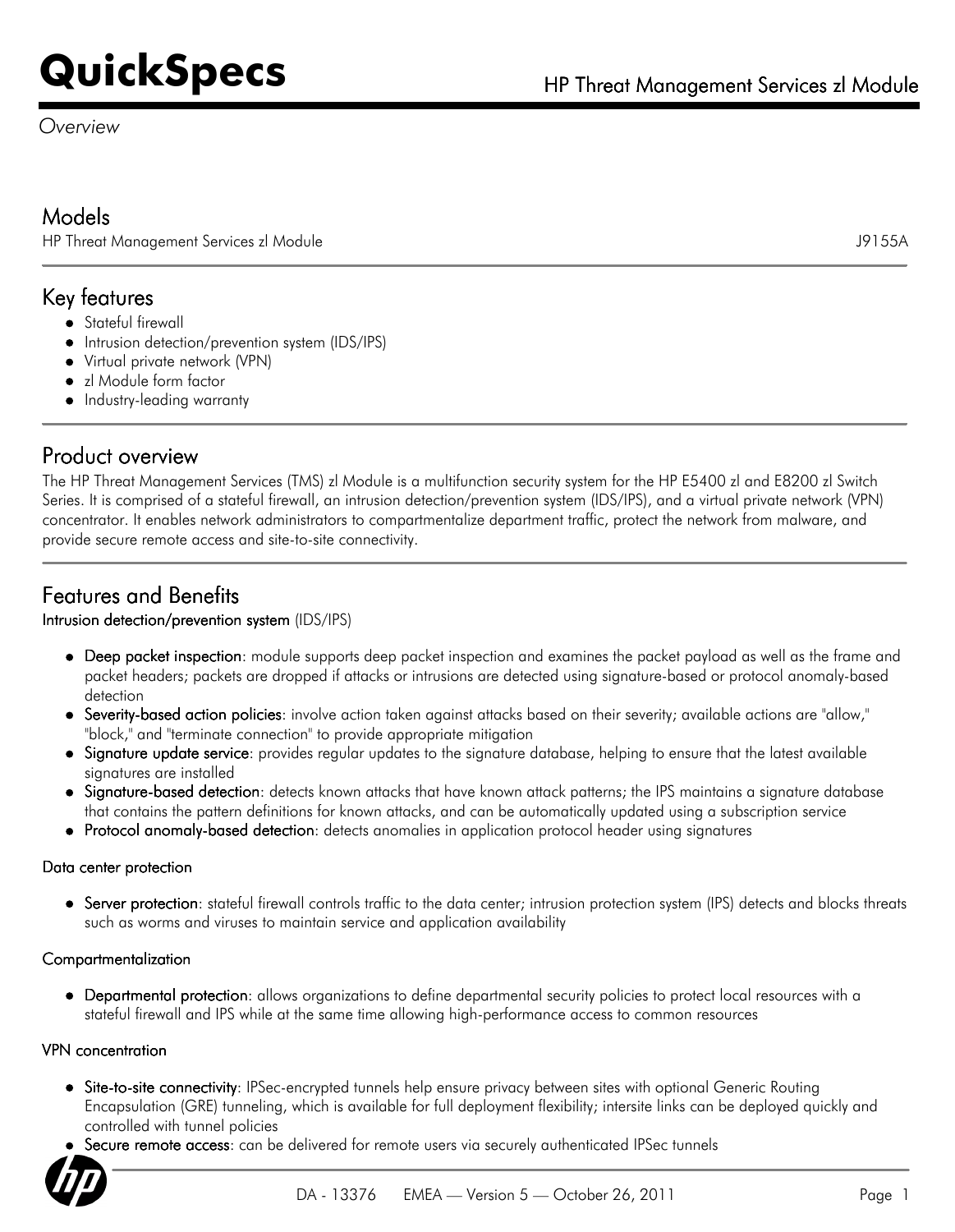# *Overview*

### Firewall

- Stateful firewall: enforces firewall policies to control traffic and filter access to network services; maintains session information for every connection passing through it, enabling the firewall to control packets based on existing sessions
- Zone-based access policies: logically groups virtual LANs (VLANs) into zones that share common security policies; allows both unicast and multicast policy settings by zones instead of by individual VLANs
- Application-level gateway (ALG): deep packet inspection in the firewall discovers the IP address and service port information embedded in the application data; the firewall then dynamically opens appropriate connections for specific applications
- NAT/PAT: choice of dynamic or static network address translator (NAT) preserves a network's IP address pool or conceals the private address of network resources, such as Web servers, which are made accessible to users of a guest or public wireless LAN
- DoS attack prevention: firewall is able to detect various denial-of-service attacks and take appropriate action to mitigate the threat
- Authenticated network access: firewall can authenticate the user at a given IP address using RADIUS or a local user directory before allowing connections from that location

### Virtual private network (VPN)

- IPSec: provides secure tunneling over an untrusted network such as the Internet or a wireless network; offers data confidentiality, authenticity, and integrity between two endpoints of the network
- Layer 2 Tunneling Protocol (L2TP): is an industry standard-based traffic encapsulation mechanism supported by many common operating systems; will tunnel the PPP traffic over IP and non-IP networks; and may also use the IP/UDP transport mechanism in IP networks
- Manual or automatic key exchange (IKE): provides both manual or automatic key exchange required for the algorithms used in encryption or authentication; auto-IKE allows automated management of the public key exchange, providing the highest levels of encryption
- Network Address Translation-Traversal (NAT-T): enables IPSec-protected IP datagrams to pass through a network address translator (NAT)
- Digital certificate management: digital certificates can be utilized to authenticate to an IPSec VPN gateway; this also supports certificate revocation list (CRL) and allows certificates to be imported through a Simple Certificate Enrollment Protocol (SCEP) server
- **Site-to-site connectivity**: two IPSec VPN gateways can be configured to provide secure site-to-site communication between offices, partners, or suppliers; both IPSec or GRE tunnels are available
- **Generic Routing Encapsulation** (GRE): can be used to transport Layer 2 connectivity over a Layer 3 path in a secured way over IPsec; enables the segregation of traffic from site to site; provides dynamic routing and static failover
- Secure remote access: allows remote users to connect to the VPN gateway for secure communication to the corporate network over the public network; provides the flexibility to use the following VPN clients: Openswan VPN client for Linux, Shrew Soft VPN client, IPSecuritas VPN client for Macintosh OS X, Microsoft® Windows® XP native VPN client, Microsoft Windows Vista® native VPN client, and Microsoft Windows 7 native VPN client (both 32 bit and 64 bit)

## Operating Modes

- Route Mode: provides the deployment of the firewall, VPN, and IPS in line with traffic for deep packet inspection to control and filter traffic; supports static routes, RIP, RIPv2, OSPF, IGMP, and PIM
- Monitor Mode: provides the deployment of the intrusion detection system (IDS) to monitor traffic passively out of band with the traffic

#### Management

- Remote configuration and management: is available through a secure Web browser or a command-line interface (CLI)
- Secure Web GUI: provides a secure, easy-to-use graphical interface for configuring the module via HTTPS
- Command-line interface (CLI): provides a secure, easy-to-use command-line interface for configuring the module via SSH or

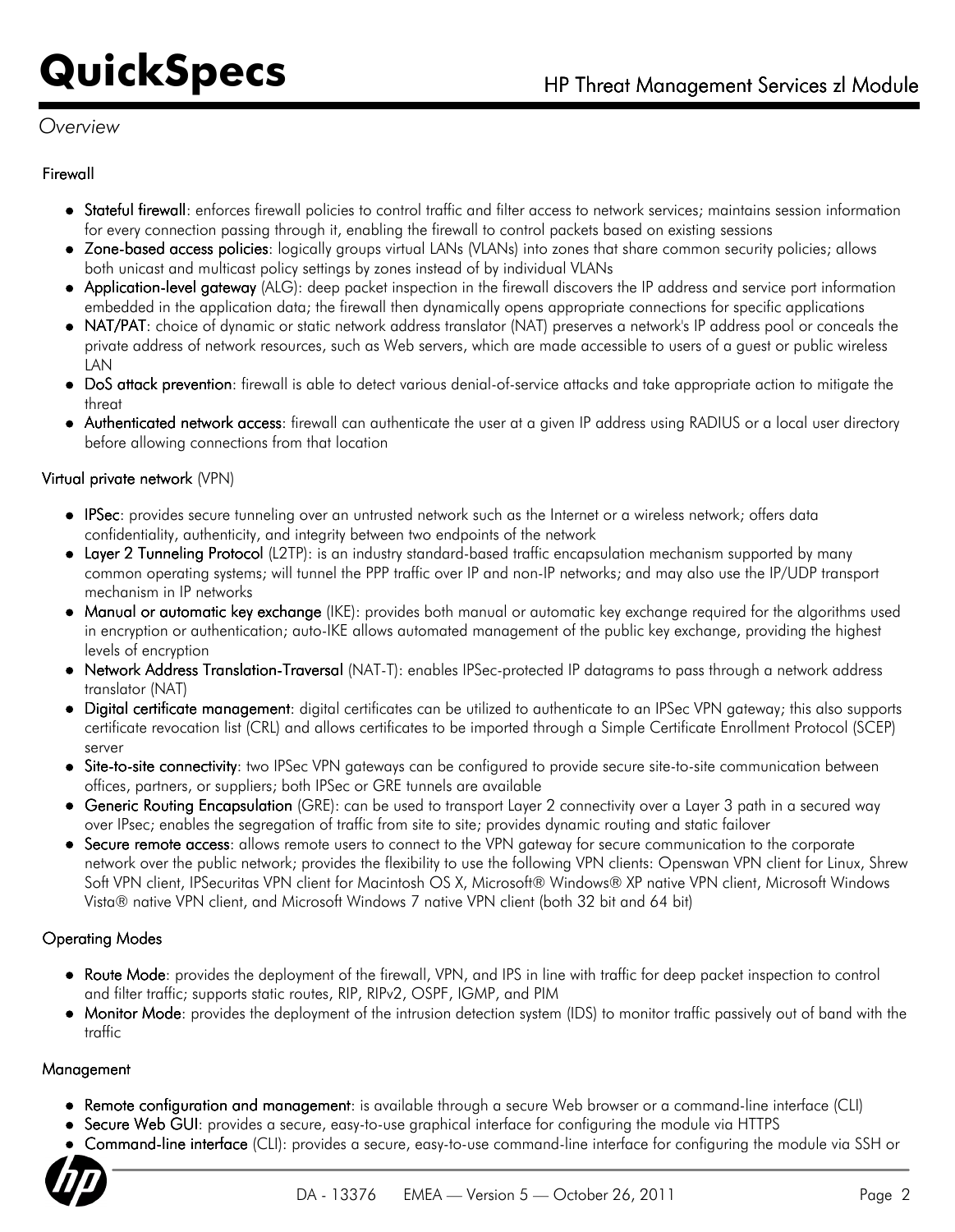## *Overview*

a switch console; provides direct real-time session visibility

- HP PCM Plus and HP Network Immunity Manager: provides central management of multiple TMS zl Modules for discovery, status management, and configuration
- Logging: provides local and remote logging of events via SNMP (v2c and v3) and syslog; provides log throttling and log filtering to reduce the number of log events generated; support for email logging

### **Connectivity**

Two 10-GbE connections to the switch: two 10-GbE wire-speed internal connections help ensure that the network connections from application to switch backplane will not limit the performance of the application

### Performance

- High-performance network bandwidth: includes two internal wire-speed 10-GbE ports to the switch backplane
- High-performance processor system: Intel® Core™ 2 Duo Processor T7500 with 2.2 GHz, 4 MB cache provides a highperformance compute environment in a small footprint using a single switch slot
- Memory subsystems: 4 GB of DDR2-667 dual-channel memory provides for quick application performance
- Disk drive: 250 GB SATA II 7200 rpm hard disk drive (210 GB application space plus 40 GB diagnostic/maintenance space) allows quick data reads/writes to speed applications along

### Resiliency and high availability

- Redundant power supplies: services module has the same level of power supply redundancy as the switch in which it is installed
- High availability: two modules can work together to provide high availability and redundancy; modules in the high-availability cluster share connection state information to provide stateful failover; active-standby failover is supported

## Ease of use

Locator LED (module): allows users to set the locator LED on a specific module to either turn on, blink, or turn off; simplifies troubleshooting by making it easy to locate a specific module among other identical or similar modules

## Technical features

- **•** Firewall features:
	- Stateful packet inspection: filters are based on destination and source IP address, port number, and protocol filter selector
	- Logging/Alerts: log messages in the WebTrends Enhance Log Format (WELF); logging of events via SNMP (v2 and v3); logs are sent to syslog server and are sent via email messages
	- Enhanced firewall features: port triggering, resource reservation, service-based time-outs, traffic rate limiting, and connection rate limiting
- IPS/IDS features:
	- Anomaly Engine: provides patternless attack detection (ICMP, UDP smurf, and DNS spoofing), protocol header integrity checks (mandatory fields, duplicate fields, and buffer limits), SMTP, MIME, SMTP, FTP, DNS, NNTP, IP, UDP, and TCP
	- Intrusion protection: provides intrusion protection mechanisms, and signature updates
- VPN features:
	- IPSec: AH, ESP, DES-CBC, 3DES-CBC, AES-128/192/256, HMAC-SHA1, HMAC-MD5, AES-XCBC, Tunnel mode, Transport mode, Extended Sequence Number Support, and UDP encapsulation for NAT traversal
	- IKEv1: Main mode; Aggressive mode; Quick mode; Config mode; Diffe-Hellman Group 1, 2, and 5 support; SHA1; MD5; Pre-shared keys; RSA/DSA signatures; Xauth; and PFS
	- PKI: SCEP client with PKCS#7 support

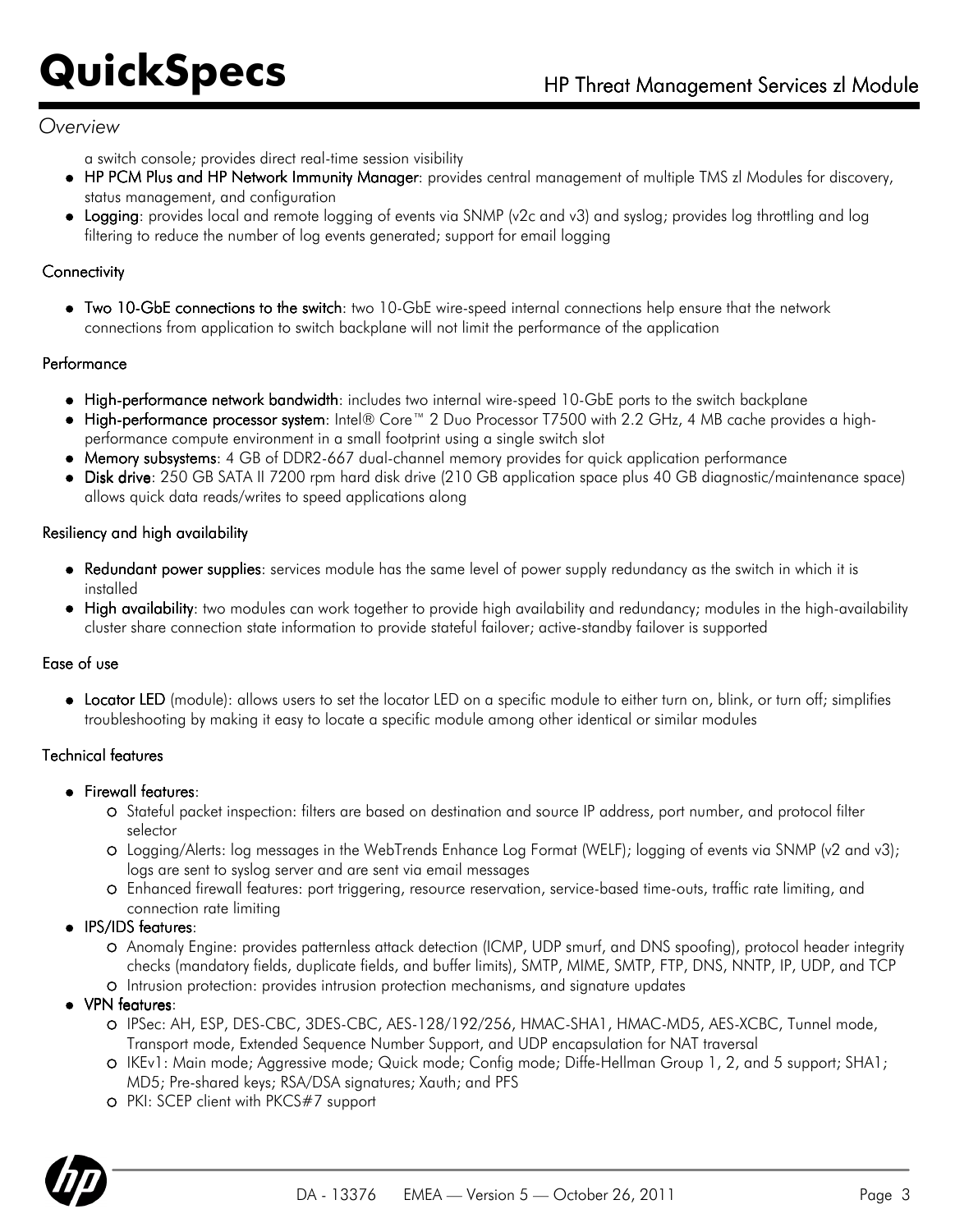# *Technical Specifications*

### HP Threat Management Services zl Module (J9155A)

| <b>Dimensions</b>                                                                                                                                                                                                                                                                                                                                                                                                                                                                                                                                                                                                                                                                                                                                                                                                                                                                                                                                                                                                                                                                                                                                       | 9.75(d) x 8.13(w) x 1.75(h) in. (24.77 x 20.65 x 4.45 cm)                                                                                                                                                                                                                                                                                                                                                                                                                                     |  |
|---------------------------------------------------------------------------------------------------------------------------------------------------------------------------------------------------------------------------------------------------------------------------------------------------------------------------------------------------------------------------------------------------------------------------------------------------------------------------------------------------------------------------------------------------------------------------------------------------------------------------------------------------------------------------------------------------------------------------------------------------------------------------------------------------------------------------------------------------------------------------------------------------------------------------------------------------------------------------------------------------------------------------------------------------------------------------------------------------------------------------------------------------------|-----------------------------------------------------------------------------------------------------------------------------------------------------------------------------------------------------------------------------------------------------------------------------------------------------------------------------------------------------------------------------------------------------------------------------------------------------------------------------------------------|--|
| Weight                                                                                                                                                                                                                                                                                                                                                                                                                                                                                                                                                                                                                                                                                                                                                                                                                                                                                                                                                                                                                                                                                                                                                  | 3.25 lb. (1.47 kg)                                                                                                                                                                                                                                                                                                                                                                                                                                                                            |  |
| <b>Operating temperature</b>                                                                                                                                                                                                                                                                                                                                                                                                                                                                                                                                                                                                                                                                                                                                                                                                                                                                                                                                                                                                                                                                                                                            | 32°F to 122°F (0°C to 50°C); important: see note for 50°C temperature<br>specification rules                                                                                                                                                                                                                                                                                                                                                                                                  |  |
| Operating relative<br>humidity                                                                                                                                                                                                                                                                                                                                                                                                                                                                                                                                                                                                                                                                                                                                                                                                                                                                                                                                                                                                                                                                                                                          | 15% to 90% @ 122°F (50°C), noncondensing                                                                                                                                                                                                                                                                                                                                                                                                                                                      |  |
| Nonoperating/Storage<br>temperature                                                                                                                                                                                                                                                                                                                                                                                                                                                                                                                                                                                                                                                                                                                                                                                                                                                                                                                                                                                                                                                                                                                     | 14°F to 149°F (-10°C to 65°C)                                                                                                                                                                                                                                                                                                                                                                                                                                                                 |  |
| Nonoperating/Storage<br>relative humidity                                                                                                                                                                                                                                                                                                                                                                                                                                                                                                                                                                                                                                                                                                                                                                                                                                                                                                                                                                                                                                                                                                               | 15% to 95% $@$ 149°F (65°C), noncondensing                                                                                                                                                                                                                                                                                                                                                                                                                                                    |  |
| Altitude                                                                                                                                                                                                                                                                                                                                                                                                                                                                                                                                                                                                                                                                                                                                                                                                                                                                                                                                                                                                                                                                                                                                                | up to 10,000 ft. (3 km)                                                                                                                                                                                                                                                                                                                                                                                                                                                                       |  |
|                                                                                                                                                                                                                                                                                                                                                                                                                                                                                                                                                                                                                                                                                                                                                                                                                                                                                                                                                                                                                                                                                                                                                         |                                                                                                                                                                                                                                                                                                                                                                                                                                                                                               |  |
|                                                                                                                                                                                                                                                                                                                                                                                                                                                                                                                                                                                                                                                                                                                                                                                                                                                                                                                                                                                                                                                                                                                                                         | 80 W                                                                                                                                                                                                                                                                                                                                                                                                                                                                                          |  |
| Notes                                                                                                                                                                                                                                                                                                                                                                                                                                                                                                                                                                                                                                                                                                                                                                                                                                                                                                                                                                                                                                                                                                                                                   | Maximum power rating and maximum heat dissipation are the worst-case<br>theoretical maximum numbers provided for planning the infrastructure with<br>fully loaded PoE (if equipped), 100% traffic, all ports plugged in, and all<br>modules populated.                                                                                                                                                                                                                                        |  |
| Following are chassis operating temperature specifications of the 5400zl/8212zl switch when services<br>modules are installed:                                                                                                                                                                                                                                                                                                                                                                                                                                                                                                                                                                                                                                                                                                                                                                                                                                                                                                                                                                                                                          |                                                                                                                                                                                                                                                                                                                                                                                                                                                                                               |  |
| humidity for the switch drops from 95% to 90%.                                                                                                                                                                                                                                                                                                                                                                                                                                                                                                                                                                                                                                                                                                                                                                                                                                                                                                                                                                                                                                                                                                          | • 40°C when any services module is installed in the right side of the chassis<br>• 50°C when all services modules are installed in the left side of the chassis<br>Up to four services modules can be installed in a 5400zl/8212zl chassis simultaneously. Up to three<br>services modules are supported (all installed in the left half of the chassis) in the 5406zl chassis if a 50°C<br>temperature specification is desired. When the services module is installed, the maximum relative |  |
| 3-year, 4-hour onsite, 13x5 coverage for hardware (UQ589E)<br>3-year, 4-hour onsite, 24x7 coverage for hardware (UQ590E)<br>3-year, 4-hour onsite, 24x7 coverage for hardware, 24x7 SW phone support and SW updates<br>(UQ591E)<br>3-Year, 9x5 SW phone support, software updates (UQ592E)<br>3-year, 24x7 SW phone support, software updates (UQ593E)<br>1-year, post-warranty, parts only, global next-day advance exchange (UQ594PE)<br>1-year, post-warranty, 4-hour onsite, 13x5 coverage for hardware (UQ595PE)<br>1-year, post-warranty, 4-hour onsite, 24x7 coverage for hardware (UQ596PE)<br>1-year, post-warranty, 4-hour onsite, 24x7 coverage for hardware, 24x7 software phone support<br>(UQ597PE)<br>Installation with HP-provided configuration, system-based pricing (US668E)<br>3 Yr 6 hr Call-to-Repair Onsite (UW374E)<br>4 Yr 6 hr Call-to-Repair Onsite (UW375E)<br>5 Yr 6 hr Call-to-Repair Onsite (UW376E)<br>Refer to the HP website at: www.hp.com/networking/services for details on the service-level descriptions<br>and product numbers. For details about services and response times in your area, please contact your |                                                                                                                                                                                                                                                                                                                                                                                                                                                                                               |  |
|                                                                                                                                                                                                                                                                                                                                                                                                                                                                                                                                                                                                                                                                                                                                                                                                                                                                                                                                                                                                                                                                                                                                                         | Maximum heat dissipation 272 BTU/hr (287 kJ/hr)<br>Maximum power rating                                                                                                                                                                                                                                                                                                                                                                                                                       |  |



local HP sales office.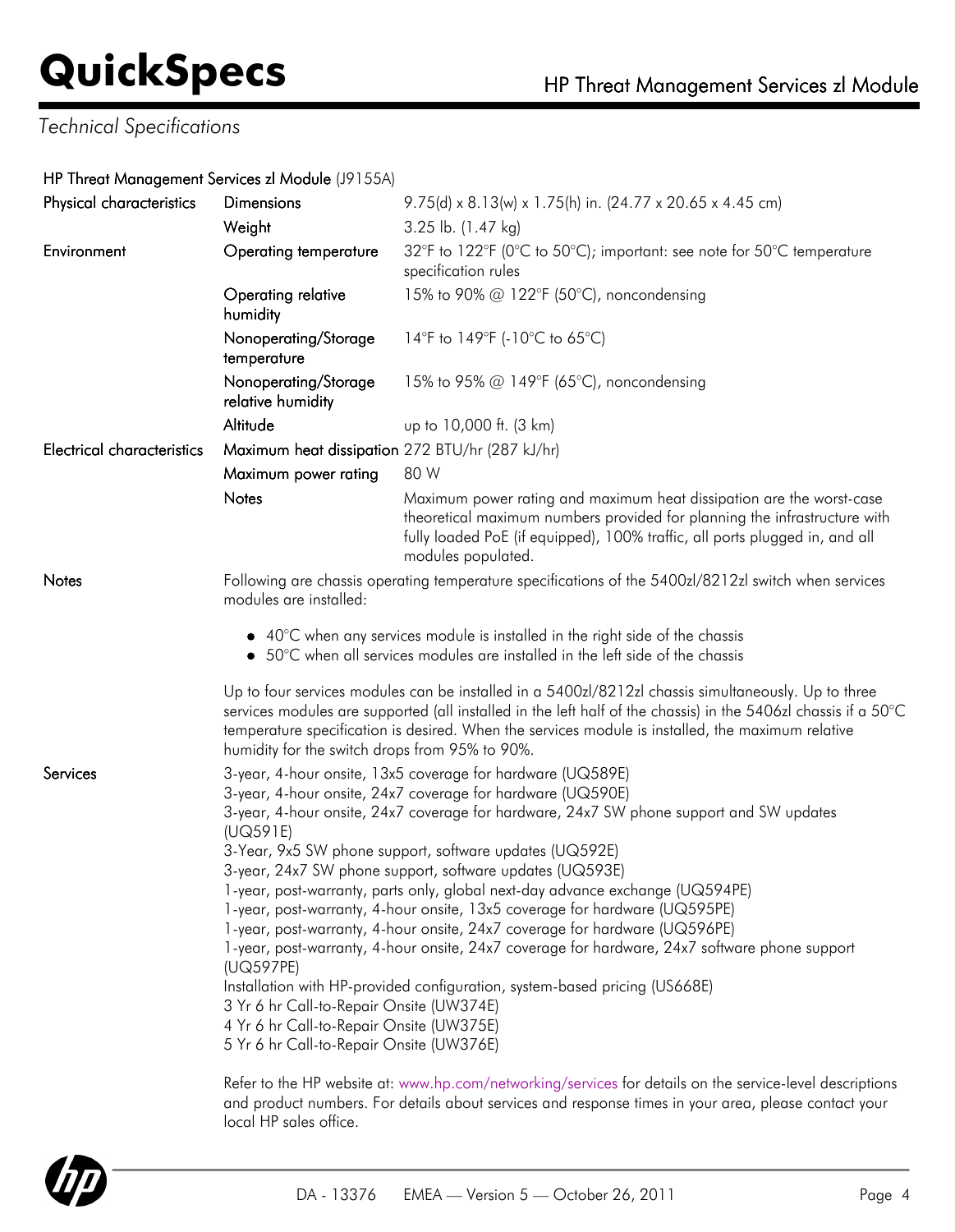# *Accessories*

| HP Threat Management | Modules                                                                  |        |
|----------------------|--------------------------------------------------------------------------|--------|
| Services zl Module   | HP Threat Management Services zl Module with 1-year IDS/IPS subscription | J9156A |
| accessories          | License                                                                  |        |
|                      |                                                                          | 10157A |

HP Threat Management Services 1-year IPS subscription J9157A HP Threat Management Services 2-year IDS/IPS subscription J9158A HP Threat Management Services 3-year IDS/IPS subscription J9159A

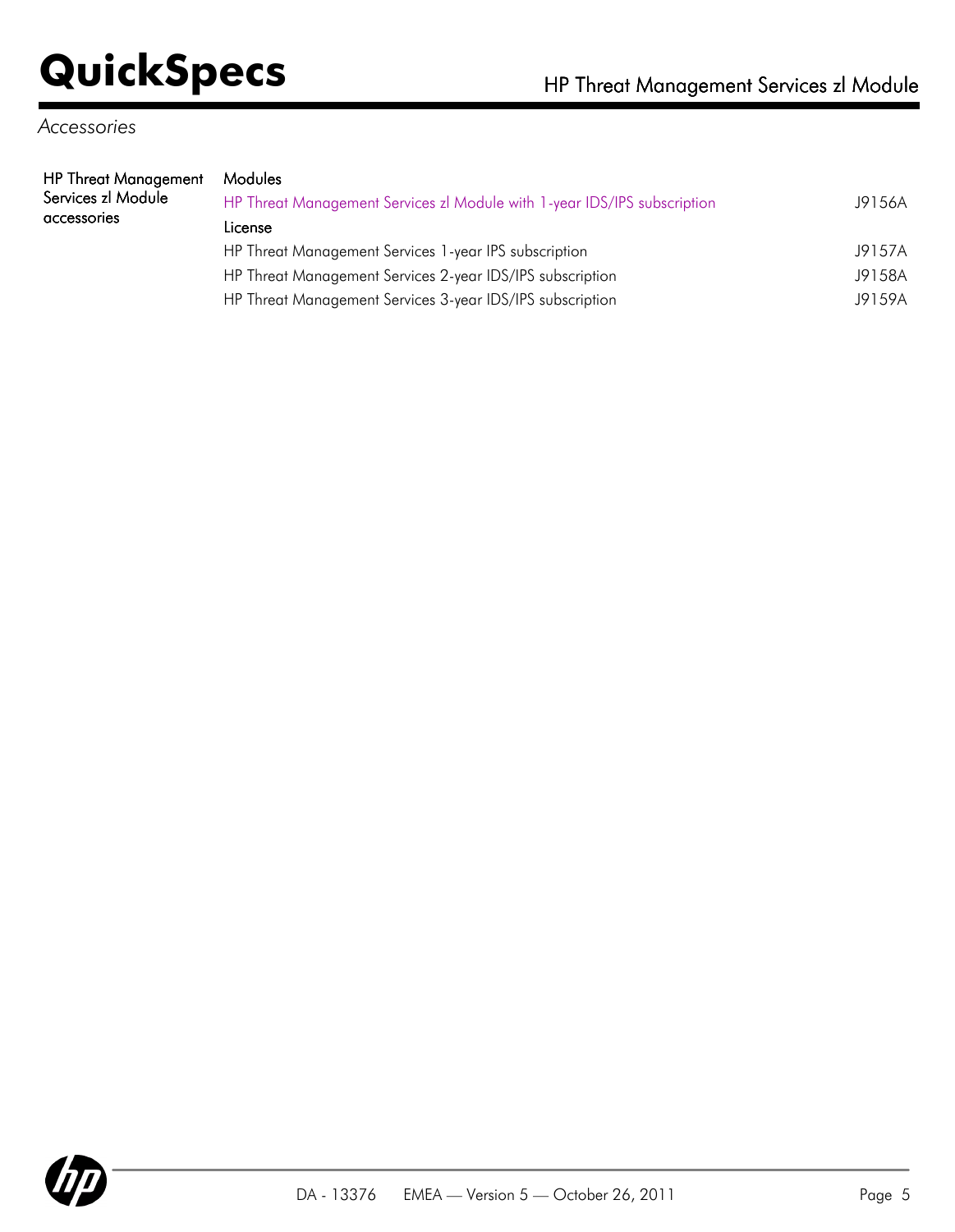# *Accessory Product Details*

NOTE: Details are not available for all accessories. The following specifications were available at the time of publication.

| <b>HP Threat Management</b><br>Services zl Module with 1-<br>year IPS Subscription<br>Service (J9156A) | Physical characteristics          | <b>Dimensions</b>                                                                                                                                                                                                                                                                                                                                                                                                                                                                                                                                                                                                                                                                                                                                                                                                                                                                                                    | 9.75(d) x 8.13(w) x 1.75(h) in. (24.77 x 20.65 x<br>$4.45$ cm)                                                                                                                                                                                               |
|--------------------------------------------------------------------------------------------------------|-----------------------------------|----------------------------------------------------------------------------------------------------------------------------------------------------------------------------------------------------------------------------------------------------------------------------------------------------------------------------------------------------------------------------------------------------------------------------------------------------------------------------------------------------------------------------------------------------------------------------------------------------------------------------------------------------------------------------------------------------------------------------------------------------------------------------------------------------------------------------------------------------------------------------------------------------------------------|--------------------------------------------------------------------------------------------------------------------------------------------------------------------------------------------------------------------------------------------------------------|
|                                                                                                        |                                   | Weight                                                                                                                                                                                                                                                                                                                                                                                                                                                                                                                                                                                                                                                                                                                                                                                                                                                                                                               | 3.25 lb. (1.47 kg)                                                                                                                                                                                                                                           |
|                                                                                                        | Environment                       | Operating temperature                                                                                                                                                                                                                                                                                                                                                                                                                                                                                                                                                                                                                                                                                                                                                                                                                                                                                                | 32°F to 50°F (0°C to 10°C)                                                                                                                                                                                                                                   |
|                                                                                                        |                                   | Operating relative<br>humidity                                                                                                                                                                                                                                                                                                                                                                                                                                                                                                                                                                                                                                                                                                                                                                                                                                                                                       | 15% to 90% @ 122°F (50°C), noncondensing                                                                                                                                                                                                                     |
|                                                                                                        |                                   | Nonoperating/Storage<br>temperature                                                                                                                                                                                                                                                                                                                                                                                                                                                                                                                                                                                                                                                                                                                                                                                                                                                                                  | 14°F to 149°F (-10°C to 65°C)                                                                                                                                                                                                                                |
|                                                                                                        |                                   | Nonoperating/Storage<br>relative humidity                                                                                                                                                                                                                                                                                                                                                                                                                                                                                                                                                                                                                                                                                                                                                                                                                                                                            | 15% to 95% @ 149°F (65°C), noncondensing                                                                                                                                                                                                                     |
|                                                                                                        |                                   | Altitude                                                                                                                                                                                                                                                                                                                                                                                                                                                                                                                                                                                                                                                                                                                                                                                                                                                                                                             | up to 10,000 ft. (3 km)                                                                                                                                                                                                                                      |
|                                                                                                        | <b>Electrical characteristics</b> |                                                                                                                                                                                                                                                                                                                                                                                                                                                                                                                                                                                                                                                                                                                                                                                                                                                                                                                      | Maximum heat dissipation 272 BTU/hr (286.96 kJ/hr)                                                                                                                                                                                                           |
|                                                                                                        |                                   | Maximum power rating                                                                                                                                                                                                                                                                                                                                                                                                                                                                                                                                                                                                                                                                                                                                                                                                                                                                                                 | 80 W                                                                                                                                                                                                                                                         |
|                                                                                                        |                                   | Notes                                                                                                                                                                                                                                                                                                                                                                                                                                                                                                                                                                                                                                                                                                                                                                                                                                                                                                                | Maximum power rating and maximum heat<br>dissipation are the worst-case theoretical<br>maximum numbers provided for planning the<br>infrastructure with fully loaded PoE (if equipped),<br>100% traffic, all ports plugged in, and all<br>modules populated. |
|                                                                                                        | Notes                             | Chassis operating temperature specifications of the E5400 zl/E8212 zl<br>switch when services module is installed:<br>• 40°C when any services module is installed in the right side of the chassis<br>• 50°C when all services modules are installed in the left side of the chassis<br>Up to 4 services modules can be installed in an E5400 zl/E8212 zl chassis<br>simultaneously. Up to 3 services modules are supported (all installed in the<br>left half of the chassis) in the E5406 zl chassis if a 50 $\degree$ C temperature<br>When the services module is installed, the maximum relative humidity for the                                                                                                                                                                                                                                                                                              |                                                                                                                                                                                                                                                              |
|                                                                                                        | Services                          | switch drops from 95% to 90%.<br>3-year, 4-hour onsite, 13x5 coverage for hardware (UQ589E)<br>3-year, 4-hour onsite, 24x7 coverage for hardware (UQ590E)<br>3-year, 4-hour onsite, 24x7 coverage for hardware, 24x7 SW phone support<br>and SW updates (UQ591E)<br>3-Year, 9x5 SW phone support, software updates (UQ592E)<br>3-year, 24x7 SW phone support, software updates (UQ593E)<br>1-year, post-warranty, parts only, global next-day advance exchange<br>(UQ594PE)<br>1-year, post-warranty, 4-hour onsite, 13x5 coverage for hardware (HR994E)<br>1-year, post-warranty, 4-hour onsite, 13x5 coverage for hardware<br>(UQ595PE)<br>1-year, post-warranty, 4-hour onsite, 24x7 coverage for hardware<br>(UQ596PE)<br>1-year, post-warranty, 4-hour onsite, 24x7 coverage for hardware (HR995E)<br>1-year, post-warranty, 4-hour onsite, 24x7 coverage for hardware, 24x7<br>software phone support (HR996E) |                                                                                                                                                                                                                                                              |